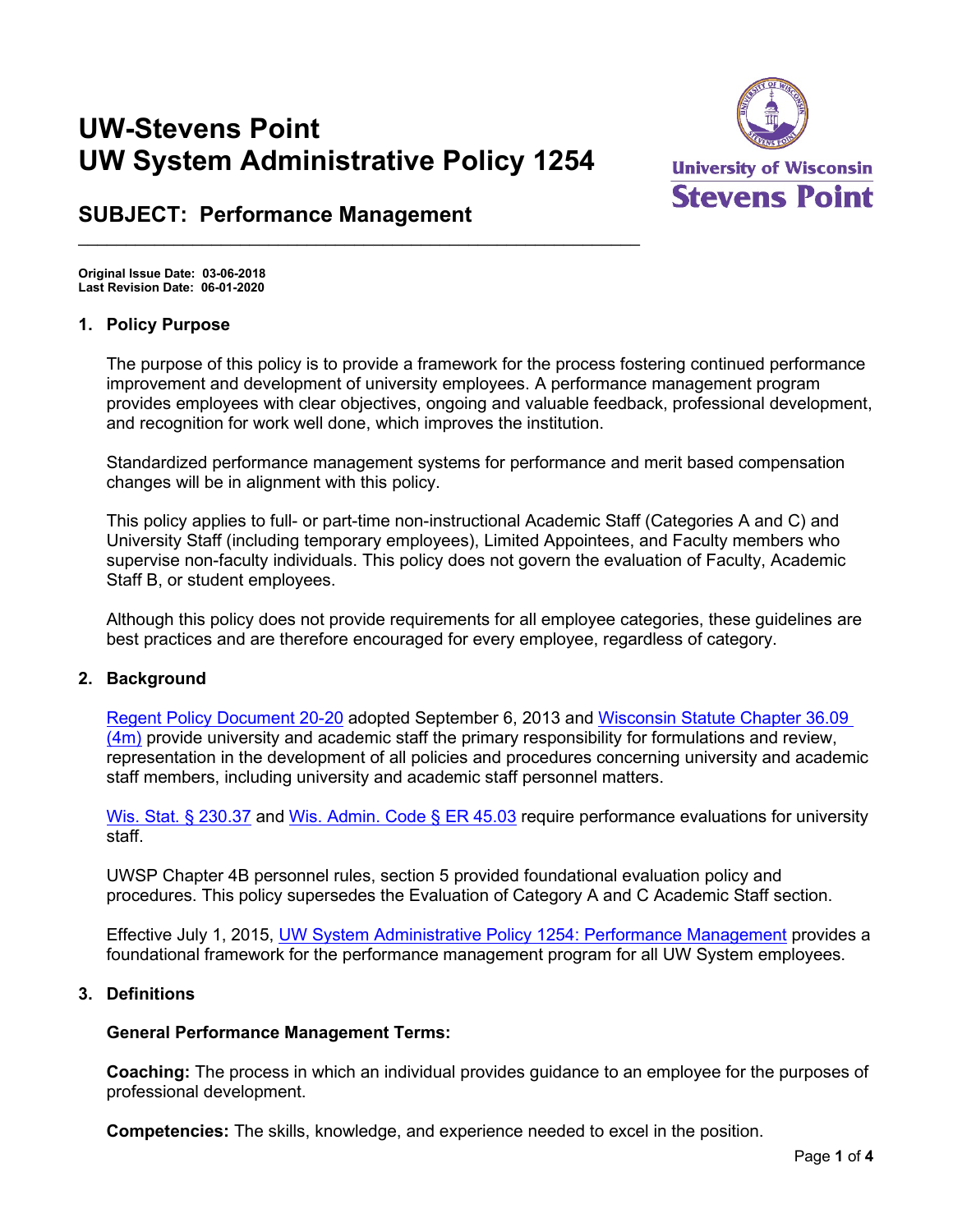**Development:** Growth and improvement.

**Improvement:** The act or process of making something better; enhancing value or excellence.

# **Policy Terms:**

**Ongoing appointment:** An appointment at UW-Stevens Point for an annual or academic year term, or a temporary or project appointment [regardless of appointment length] may be renewed.

**Performance review:** A formal process of identifying, measuring, and developing job-related employee performance.

**Performance management:** A continual process of establishing employee expectations, ongoing coaching and feedback, and measuring outcomes in the formal performance review of employees.

**Performance management model:** A tool used by the institution to evaluate and document past performance, future goals/objectives, and projected improvements.

**Performance management program:** A program to create and support the performance management process.

# **4. Policy**

All UW-Stevens Point employees, other than employees-in-training and student hourly employees will participate in the performance management process. This policy provides the framework for the process that will foster continued improvement in the work performance of UW-Stevens Point employees and serve as a component in the determination of merit-based salary adjustments and career progressions (promotion/rank/reclassification) for eligible employees.

The UW-Stevens Point performance management program will ensure:

- All supervisors are adequately trained to evaluate performance and are held accountable for providing performance evaluations;
- Individuals holding an ongoing appointment (reference this policy's definition) shall receive a formal annual performance review;
- Employees are provided clear expectations for the work they perform;
- Employees receive ongoing information about how effectively they are meeting expectations;
- Merit increases are consistent with employee performance;
- Opportunities for employee development are identified and provided;
- Employee performance which does not meet expectations is addressed;
- Management evaluates employees in a fair and consistent manner.

# **5. Foundational Program Requirements:**

#### **A. Foundational Performance Management Program**

- Each individual's performance management program, performance, and review is based on criteria and standards that reflect the unique requirements of each position;
	- $\circ$  As appropriate, this includes service and professional development
- Performance management model(s) will have a numeric rating scale and if more than one model is available, the number rating scales will be the same for all models.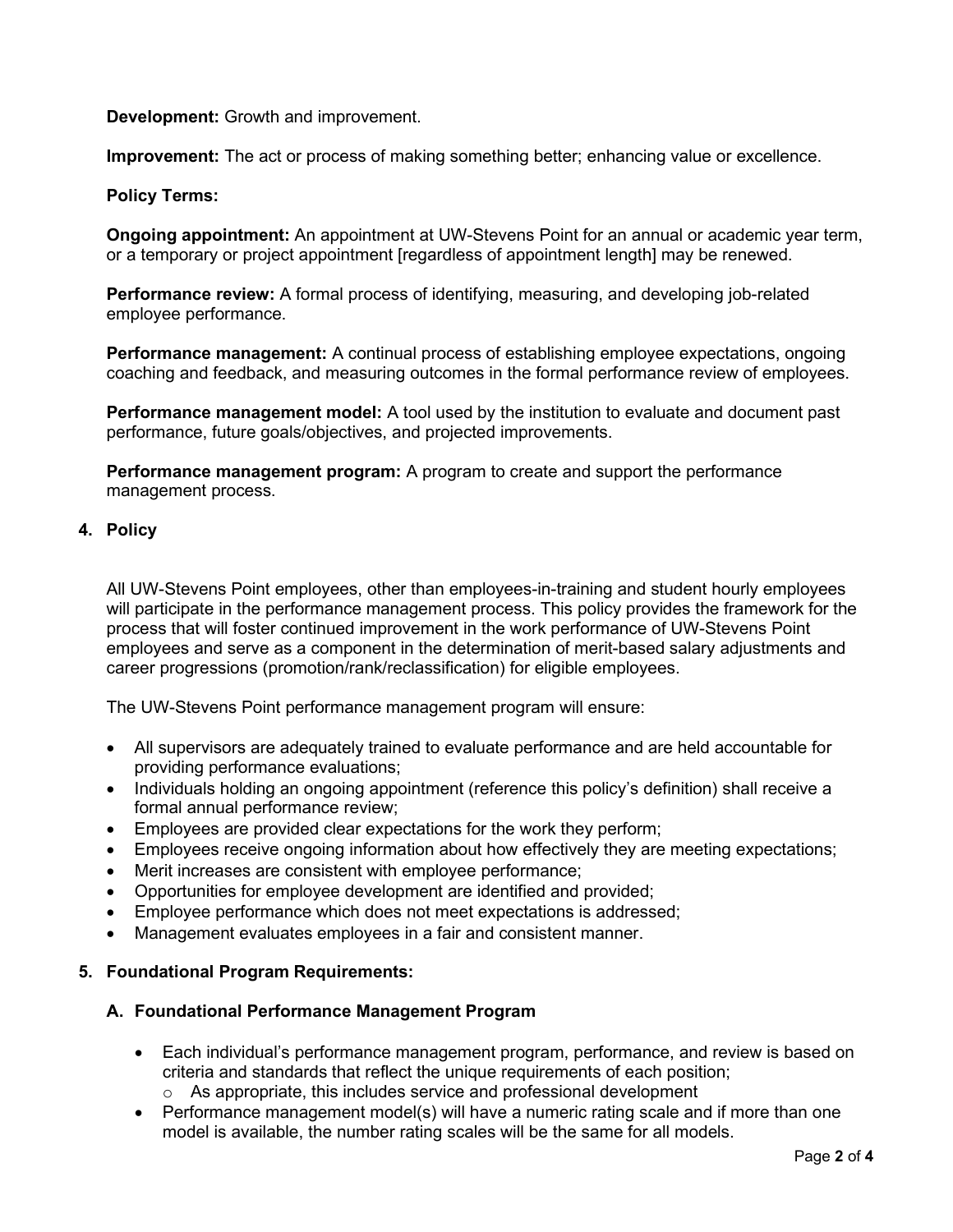- Supplemental feedback is gathered during an individual's second  $(2^{nd})$  and fifth  $(5^{th})$  year after beginning a new position. Thereafter, the supplemental review is done at the discretion of the employee, supervisor, or Human Resources and Affirmative Action (HRAA).
	- $\circ$  The information is gathered in preparation for the formal annual review, discussed during the performance review conversation, and submitted with the annual performance review materials.
- Individuals who supervise (oversees work, has hiring/promoting/firing authority, etc.) noninstructional staff will have leadership and management competencies and/or goals within their performance management plan and will be reviewed on such performance.

# **B. Foundational Employee Responsibilities**

Following the current University performance management program:

- Clearly communicate to your direct supervisor about how you would like to develop and/or improve;
- Understand the skills, knowledge, and experience needed to excel in your current position and aspired position(s) (career planning), as appropriate;
- Receive feedback and take the initiative to optimize your performance;
- Seek learning opportunities and experiences aligning with departmental/institutional needs and career growth plans;
- Contact HRAA for development and career planning, as needed.

# **C. Foundational Supervisor Responsibilities**

Following the current University performance management program:

- Understand the skills, knowledge, and experience needed to excel in each of your department's positions;
- Work collaboratively with employees to provide and ensure objectives, expectations, and goals are clear and understood;
- Provide feedback (both positive and constructive) in a timely, respectful manner;
- Become a coach to your employees to help them realize their full potential;
- Identify development needs and provide support and resources for growth;
- Ensure completion and submission of all direct reports' performance reviews to the appropriate administrative office for employees' personnel files in accordance with this policy and the associated performance management program
- Contact HRAA for guidance, coaching, and training to increase your management/leadership skills, knowledge, and abilities.

# **D. HRAA Responsibilities**

- Create and support all aspects of the performance management program to ensure it aligns with the University's mission, vision, and long-term strategic goals;
- Provide performance management training and guidance for all employees;
- Collaborate and inform appropriate governance groups when significant procedural or policy changes are proposed

This policy will be reviewed by a joint Ad Hoc Committee consisting of University Staff and Academic Staff Council in collaboration with HRAA on a regular basis, at a minimum of every 4 years and recommend modifications as needed. HRAA will continually accept feedback for the performance management program and update as appropriate to ensure its effectiveness.